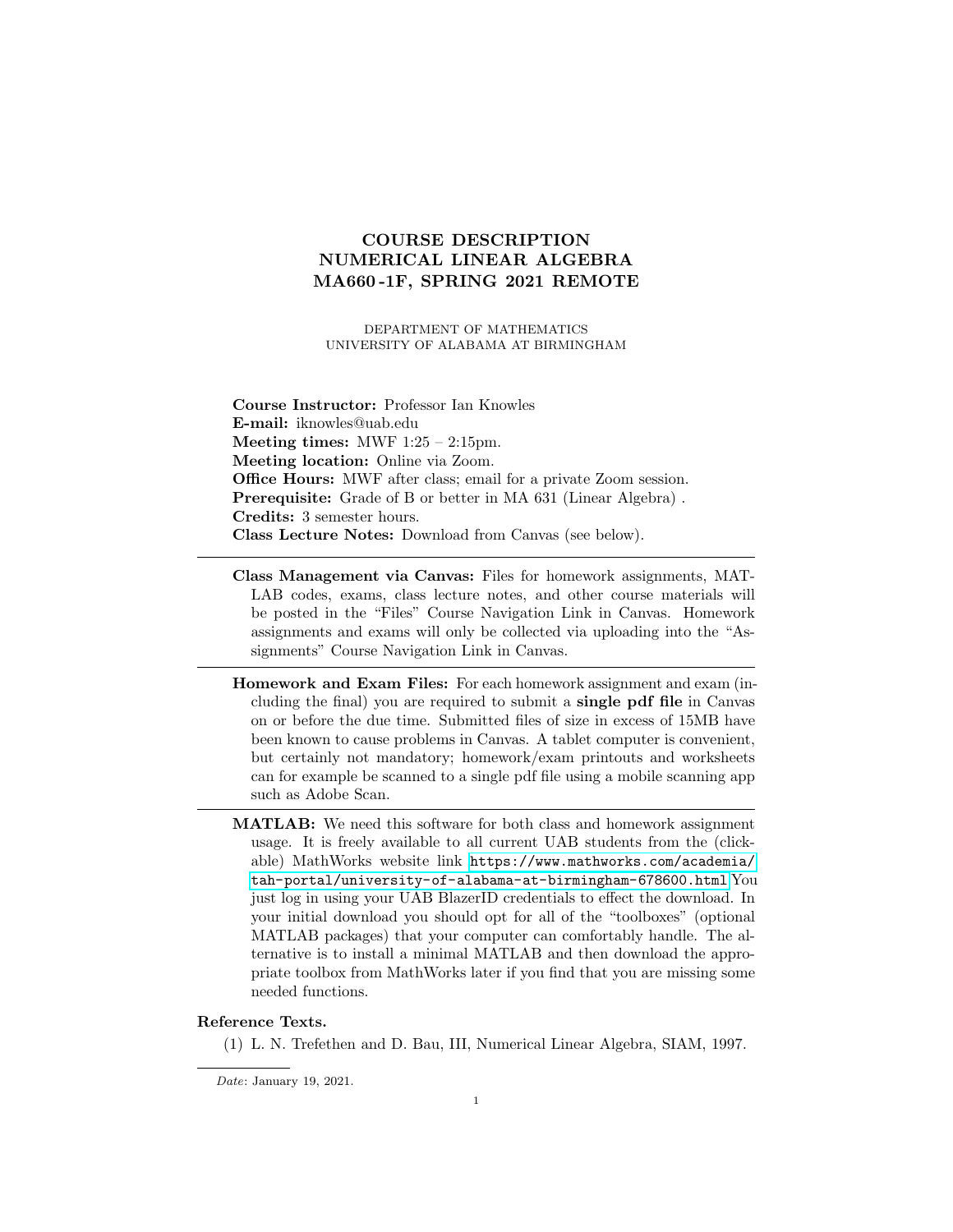- (2) G. H. Golub and C. F. Van Loan, Matrix Computations, Johns Hopkins University Press, 4th Edition, 2013.
- (3) D. S. Watkins, Fundamentals of Matrix Computations, Wiley, John & Sons., 2nd Edition, 2002.
- (4) R. A. Horn and C. R. Johnson, Matrix Analysis, Cambridge University Press, 2nd Edition, 2013.

## Important dates:

First day of classes: Tuesday January 19, 2021. Mid-term Exam: Friday March 5, 2021; tentative. Last day of classes: Friday April 23, 2021. Exam Week: April 26 – April 30, 2021. Final exam: 10:45am–1:15pm Friday April 30, 2021; Zoom.

## Course policies.

- Please make sure that you are able to receive e-mail through your Blazer-ID account. Official course announcements will be sent to that address.
- The two lowest weekly homework grades will be dropped to account for any missed assignments due to illness or any other circumstance.

#### Course content.

- Vector and matrix norms.
- Direct methods for linear systems
- Stability, condition numbers, and error analysis.
- QR factorization and least squares problems.
- Singular value decomposition.
- Computation of eigenvalues and eigenvectors.
- Iterative methods.

Assessment procedures. Student achievement will be assessed by the following measures:

- Weekly graded homework. Written homework will normally be assigned on Monday of each week and due on the following Monday, except for first week of class and the midterm exam week. Homework contributes 50% to the course average.
- Mid-term examination. Contributes 20% to the course average.
- Final examination. The final is comprehensive and contributes 30% to the course average.

Your course performance is your course average, which is a number between 0 and 100 obtained by adding the scores, weighted as above, from the homework, mid-term and final. Your final grade may be determined from the following table:

| Course Average:   88-100 75-87 62-74 50-61 below 50 |  |  |  |
|-----------------------------------------------------|--|--|--|
| Final Grade:                                        |  |  |  |